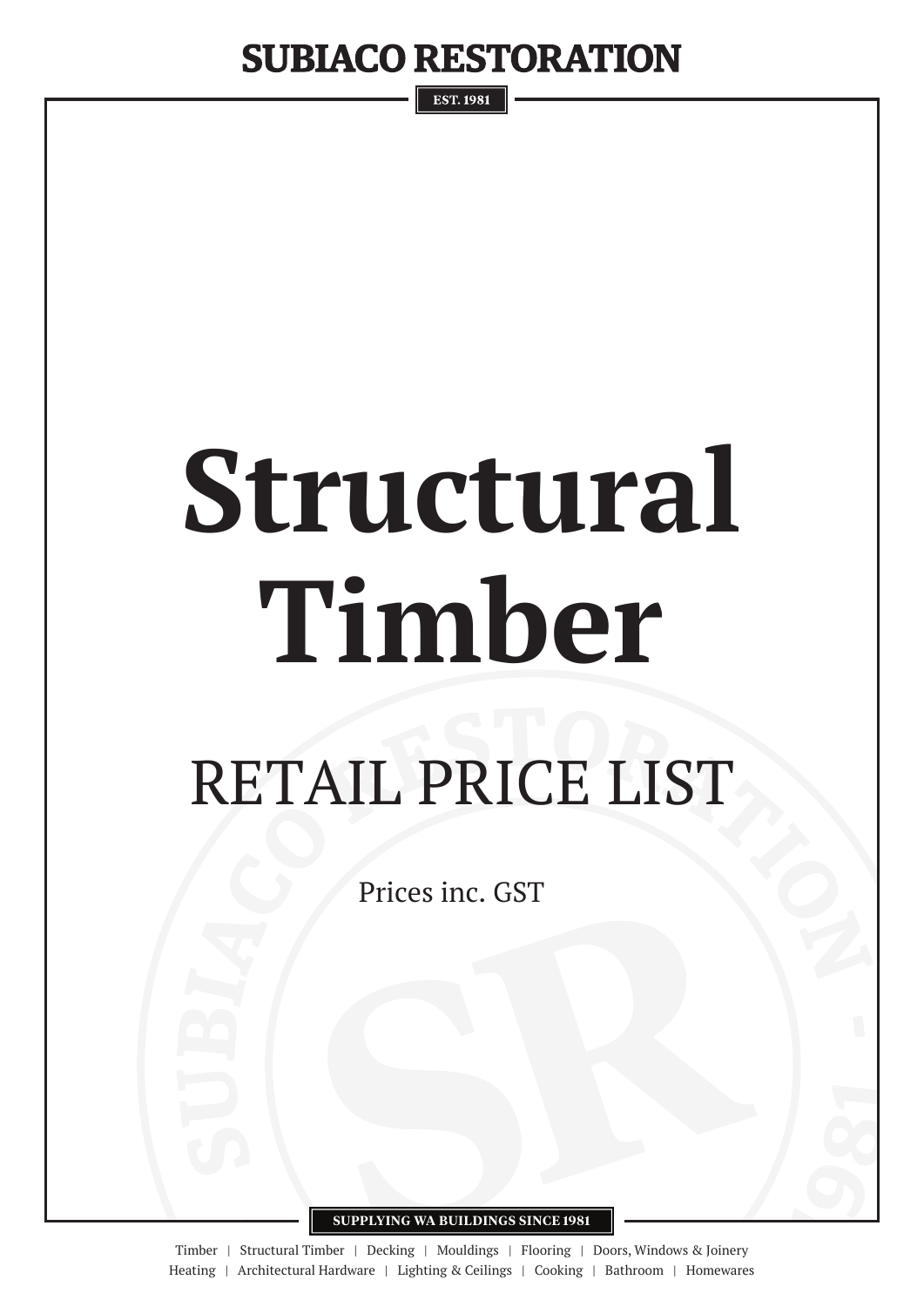**EST. 1981** 

#### **H2 - LVL SmartFrame - Tillings**

Design guides available on request. H2 LVL is treated to order, check lead time & prices.

**Lengths 11.1 & longer will be charged and supplied as 12.0 m**



| <b>DIMENSIONS (MM)</b> | <b>LENGTHS (M)</b>                         | L/M          |
|------------------------|--------------------------------------------|--------------|
| 90 x 35                | 2.1 to 12.0m in 300mm increments           | \$<br>15.31  |
| 120 x 35               | 2.1 to 12.0m in 300mm increments           | \$<br>20.41  |
| 140 x 35               | 2.1 to 12.0m in 300mm increments           | \$<br>23.82  |
| 170 x 35               | 2.1 to 12.0m in 300mm increments           | \$<br>28.92  |
| 240 x 35               | 2.1 to 12.0m in 300mm increments           | \$<br>40.84  |
| 90 x 45                | 2.1 to 12.0m in 300mm increments           | \$<br>18.61  |
| 130 x 45               | 2.1 to 12.0m in 300mm increments           | \$<br>26.86  |
| 150 x 45               | 2.1 to 12.0m in 300mm increments           | \$<br>31.00  |
| 170 x 45               | 2.1 to 12.0m in 300mm increments           | \$<br>35.13  |
| 200 x 45               | 2.1 to 12.0m in 300mm increments           | \$<br>41.34  |
| 240 x 45               | 2.1 to 12.0m in 300mm increments           | \$<br>49.61  |
| 300 x 45               | 2.1 to 12.0m in 300mm increments           | \$<br>62.01  |
| 360 x 45               | 2.1 to 12.0m in 300mm increments           | \$<br>74.41  |
| 400 x 45               | 2.1 to 12.0m in 300mm increments           | \$<br>82.68  |
| 90 x 63                | 2.1 to 12.0m in 300mm increments           | \$<br>25.70  |
| 130 x 63               | 2.1 to 12.0m in 300mm increments           | \$<br>37.11  |
| $150 \times 63$        | 2.1 to 12.0m in 300mm increments           | \$<br>42.82  |
| $170 \times 63$        | 2.1 to 12.0m in 300mm increments           | \$<br>48.54  |
| 200 x 63               | 2.1 to 12.0m in 300mm increments           | \$<br>57.10  |
| 240 x 63               | 2.1 to 12.0m in 300mm increments           | \$<br>68.52  |
| 300 x 63               | 2.1 to 12.0m in 300mm increments           | \$<br>85.66  |
| 360 x 63               | 2.1 to 12.0m in 300mm increments           | \$<br>102.79 |
| 400 x 63               | 2.1 to 12.0m in 300mm increments           | \$<br>114.21 |
| $450 \times 63$        | 2.1 to 12.0m in 300mm increments           | \$<br>128.49 |
| 300 x 75               | 2.1 to 12.0m in 300mm increments           | \$<br>104.42 |
| 400 x 75               | 2.1 to 12.0m in 300mm increments           | \$<br>139.23 |
| 525 x 75               | $4.8 / 5.4 / 6.0 / 6.6 / 7.2 / 9.0 / 12.0$ | \$<br>261.63 |

#### **H2 - Smart 10 LVL Wall Stud**

Engineered Timber Studs - strength rating of JD4



| DIMENSIONS (MM) | <b>LENGTHS (M)</b> |    | EА         |
|-----------------|--------------------|----|------------|
| 90x35           | -<br>4.1           | ٠D | 40<br>18.4 |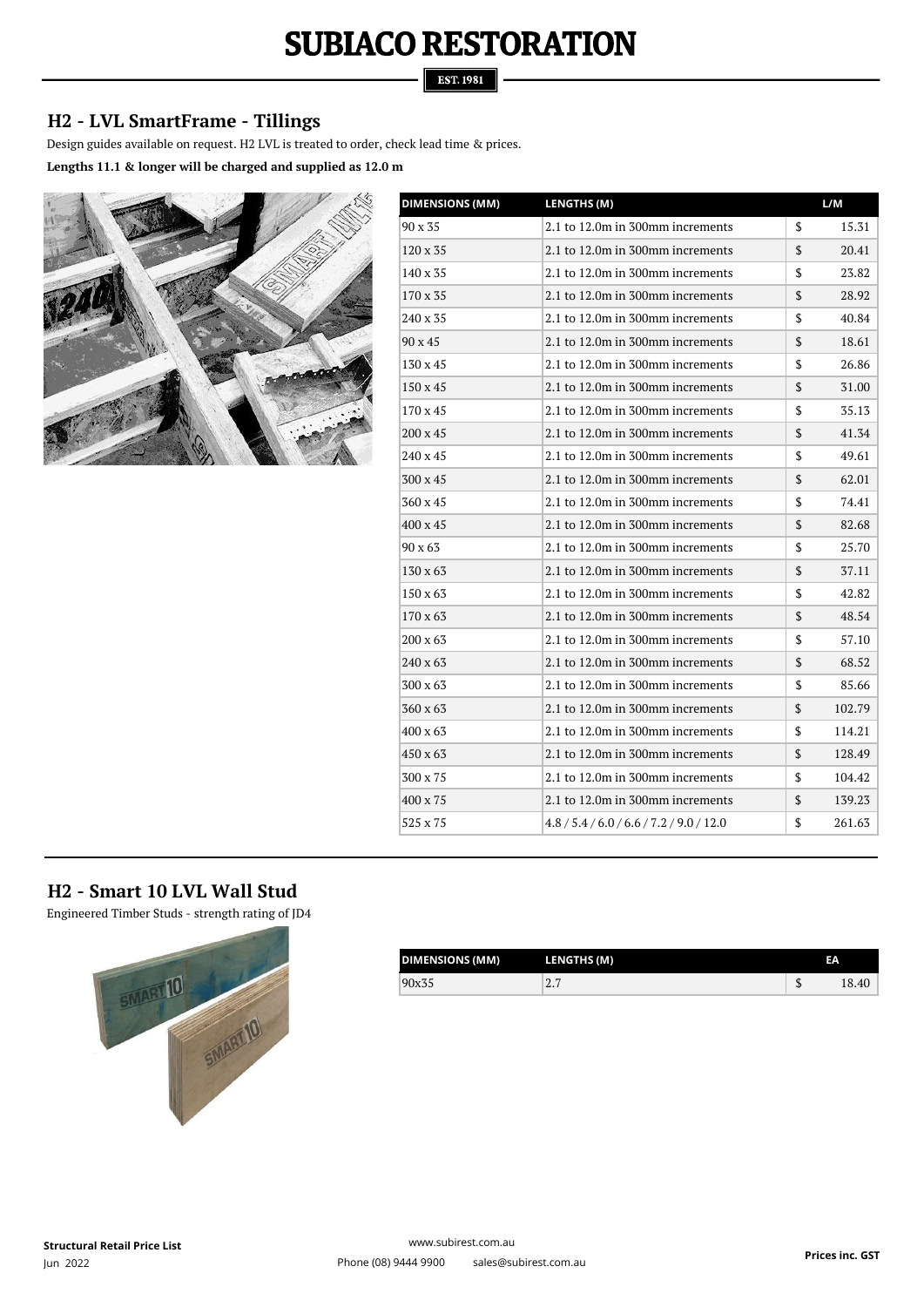#### **EST. 1981**

#### **H3 - LVL SmartFrame - \*\* CURRENTLY UNAVAILABLE\*\***

Design guides available on request. H3 LVL is treated to order, check lead time & prices.

#### **Lengths 11.1 & longer will be charged and supplied as 12.0 m**

525 x 75 available in 4.8, 5.4, 6.0, 6.6, 7.2, 9.0, 12.0 m lengths only.



| <b>DIMENSIONS (MM)</b> | <b>LENGTHS (M)</b>                         | L/M        |
|------------------------|--------------------------------------------|------------|
| 90 x 35                | 2.1 to 12.0m in 300mm increments           | POA        |
| 120 x 35               | 2.1 to 12.0m in 300mm increments           | <b>POA</b> |
| 140 x 35               | 2.1 to 12.0m in 300mm increments           | <b>POA</b> |
| 240 x 35               | 2.1 to 12.0m in 300mm increments           | <b>POA</b> |
| 90 x 42                | 2.1 to 12.0m in 300mm increments           | <b>POA</b> |
| 130 x 42               | 2.1 to 12.0m in 300mm increments           | <b>POA</b> |
| 150 x 42               | 2.1 to 12.0m in 300mm increments           | POA        |
| 170 x 42               | 2.1 to 12.0m in 300mm increments           | <b>POA</b> |
| 200 x 42               | 2.1 to 12.0m in 300mm increments           | <b>POA</b> |
| 240 x 42               | 2.1 to 12.0m in 300mm increments           | <b>POA</b> |
| 300 x 42               | 2.1 to 12.0m in 300mm increments           | <b>POA</b> |
| 360 x 42               | 2.1 to 12.0m in 300mm increments           | <b>POA</b> |
| 400 x 42               | 2.1 to 12.0m in 300mm increments           | <b>POA</b> |
| $90 \times 58$         | 2.1 to 12.0m in 300mm increments           | <b>POA</b> |
| 130 x 58               | 2.1 to 12.0m in 300mm increments           | <b>POA</b> |
| 150 x 58               | 2.1 to 12.0m in 300mm increments           | POA        |
| 170 x 58               | 2.1 to 12.0m in 300mm increments           | <b>POA</b> |
| $200 \times 58$        | 2.1 to 12.0m in 300mm increments           | <b>POA</b> |
| 240 x 58               | 2.1 to 12.0m in 300mm increments           | <b>POA</b> |
| 300 x 58               | 2.1 to 12.0m in 300mm increments           | <b>POA</b> |
| 360 x 58               | 2.1 to 12.0m in 300mm increments           | <b>POA</b> |
| 400 x 58               | 2.1 to 12.0m in 300mm increments           | <b>POA</b> |
| 450 x 58               | 2.1 to 12.0m in 300mm increments           | <b>POA</b> |
| 300 x 75               | 2.1 to 12.0m in 300mm increments           | <b>POA</b> |
| 400 x 75               | 2.1 to 12.0m in 300mm increments           | <b>POA</b> |
| 525 x 75               | $4.8 / 5.4 / 6.0 / 6.6 / 7.2 / 9.0 / 12.0$ | POA        |

#### **H2 - LVL E-Beam -Wesbeam (Blue Stain)**

AUSTRALIAN MADE LVL ENGINEERED FOR ROOF CONSTRUCTION

E-Beams strength-to-weight ratio is much higher than regular timber



| <b>DIMENSIONS (MM)</b> | <b>LENGTHS (M)</b>               | L/M         |
|------------------------|----------------------------------|-------------|
| 90 x 35                | 2.1 to 12.6m in 300mm increments | \$<br>9.89  |
| 130 x 35               | 2.1 to 12.6m in 300mm increments | \$<br>14.26 |
| 150 x 35               | 2.1 to 12.6m in 300mm increments | \$<br>16.49 |
| $200 \times 35$        | 2.1 to 12.6m in 300mm increments | \$<br>21.98 |
| 90 x 45                | 2.1 to 12.6m in 300mm increments | \$<br>12.71 |
| $150 \times 45$        | 2.1 to 12.6m in 300mm increments | \$<br>21.20 |
| $200 \times 45$        | 2.1 to 12.6m in 300mm increments | \$<br>28.29 |
| 240 x 45               | 2.1 to 12.6m in 300mm increments | \$<br>33.92 |
| 300 x 45               | 2.1 to 12.6m in 300mm increments | \$<br>42.38 |
| 360 x 45               | 2.1 to 12.6m in 300mm increments | \$<br>50.89 |
| 400 x 45               | 2.1 to 12.6m in 300mm increments | \$<br>56.52 |
| $90 \times 63$         | 2.1 to 12.6m in 300mm increments | \$<br>17.80 |
| $150 \times 63$        | 2.1 to 12.6m in 300mm increments | \$<br>29.66 |
| 200 x 63               | 2.1 to 12.6m in 300mm increments | \$<br>39.55 |
| 240 x 63               | 2.1 to 12.6m in 300mm increments | \$<br>47.46 |
| 300 x 63               | 2.1 to 12.6m in 300mm increments | \$<br>59.35 |
| 360 x 63               | 2.1 to 12.6m in 300mm increments | \$<br>71.22 |
| $400 \times 63$        | 2.1 to 12.6m in 300mm increments | \$<br>79.13 |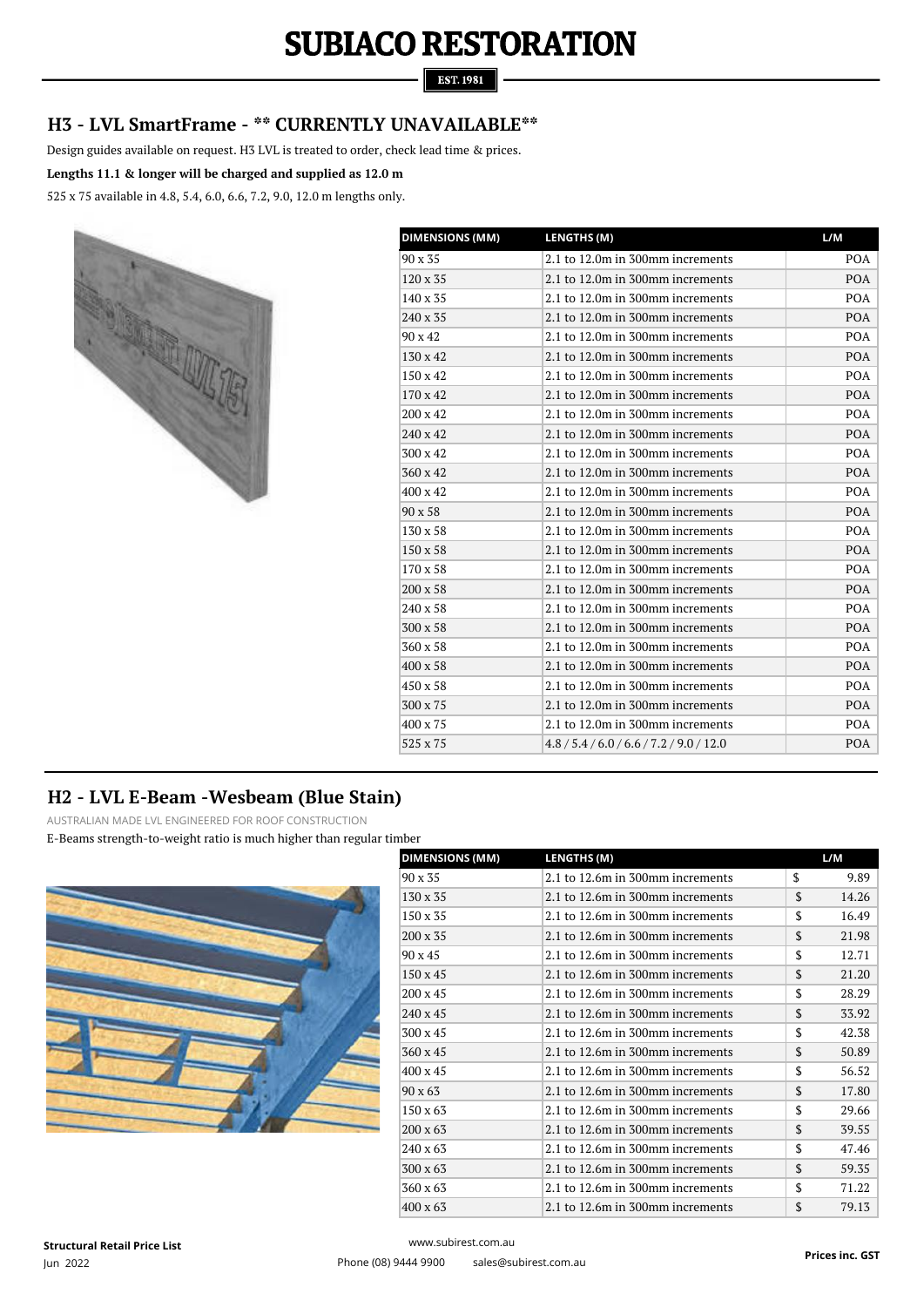#### **EST. 1981**

#### **H2 - I-Joist SmartFrame**

Design guides available on request.

**360 x 90 available in 600 mm increments only.**



| <b>DIMENSIONS (MM)</b> | <b>LENGTHS (M)</b>                 |    | L/M   |
|------------------------|------------------------------------|----|-------|
| $200 \times 44$        | 0.9 to 12.0m in 300mm increments   | \$ | 40.93 |
| $240 \times 40$        | $0.9$ to 12.0m in 300mm increments | \$ | 43.76 |
| $240 \times 51$        | 0.9 to 12.0m in 300mm increments   | \$ | 51.61 |
| $240 \times 70$        | 0.9 to 12.0m in 300mm increments   | \$ | 41.08 |
| $240 \times 90$        | 0.9 to 12.0m in 300mm increments   | \$ | 69.27 |
| $300 \times 40$        | 0.9 to 12.0m in 300mm increments   | \$ | 46.63 |
| $300 \times 51$        | 0.9 to 12.0m in 300mm increments   | \$ | 55.15 |
| $300 \times 70$        | $0.9$ to 12.0m in 300mm increments | \$ | 46.08 |
| $300 \times 90$        | 0.9 to 12.0m in 300mm increments   | \$ | 85.61 |
| $360 \times 58$        | 0.9 to 12.0m in 300mm increments   | \$ | 69.14 |
| $360 \times 90$        | 0.9 to 12.0m in 600mm increments   |    | P.O.A |

#### **H2 - Blue Pine Framing MGP10**



|                        | <i>*</i> Currently unavailable |       |
|------------------------|--------------------------------|-------|
| <b>DIMENSIONS (MM)</b> | <b>LENGTHS (M)</b>             | L/M   |
| 70 x 35                | 4.8/5.4/6.0                    | P.O.A |
| 90 x 35                | 4.8/5.4/6.0                    | P.O.A |
| 70 x 45                | 4.8/5.4/6.0                    | P.O.A |
| $90 \times 45$         | 3.6 / 4.8 / 5.4 / 6.0          | P.O.A |
| $120 \times 45$        | 3.6 / 4.8 / 6.0                | P.O.A |

 $140 \times 45$   $3.6 / 4.8 / 6.0$  P.O.A 190 x 45 3.6 / 4.8 / 6.0 P.O.A

#### **H3 - Treated Structural**



| <b>DIMENSIONS (MM)</b> | <b>LENGTHS (M)</b>          | L/M         |
|------------------------|-----------------------------|-------------|
| 70 x 35                | 3.6 / 4.2 / 4.8 / 5.4 / 6.0 | \$<br>6.46  |
| 90 x 35                | 3.6 / 4.2 / 4.8 / 5.4 / 6.0 | \$<br>7.27  |
| 120 x 35               | 3.6/4.8/6.0                 | \$<br>10.56 |
| 140 x 35               | 3.6 / 4.8 / 6.0             | \$<br>12.67 |
| $190 \times 35$        | 3.6 / 4.8 / 6.0             | \$<br>17.38 |
| $70 \times 45$         | 3.6 / 4.2 / 4.8 / 5.4 / 6.0 | \$<br>8.46  |
| $90 \times 45$         | 3.6 / 4.2 / 4.8 / 5.4 / 6.0 | \$<br>9.81  |
| $120 \times 45$        | 3.6 / 4.2 / 4.8 / 5.4 / 6.0 | \$<br>13.88 |
| $140 \times 45$        | 3.6 / 4.2 / 4.8 / 5.4 / 6.0 | \$<br>16.25 |
| 190 x 45               | 3.6 / 4.2 / 4.8 / 5.4 / 6.0 | \$<br>21.59 |
| $240 \times 45$        | 3.6 / 4.8 / 6.0             | \$<br>31.60 |
| 290 x 45               | 4.8/6.0                     | \$<br>39.48 |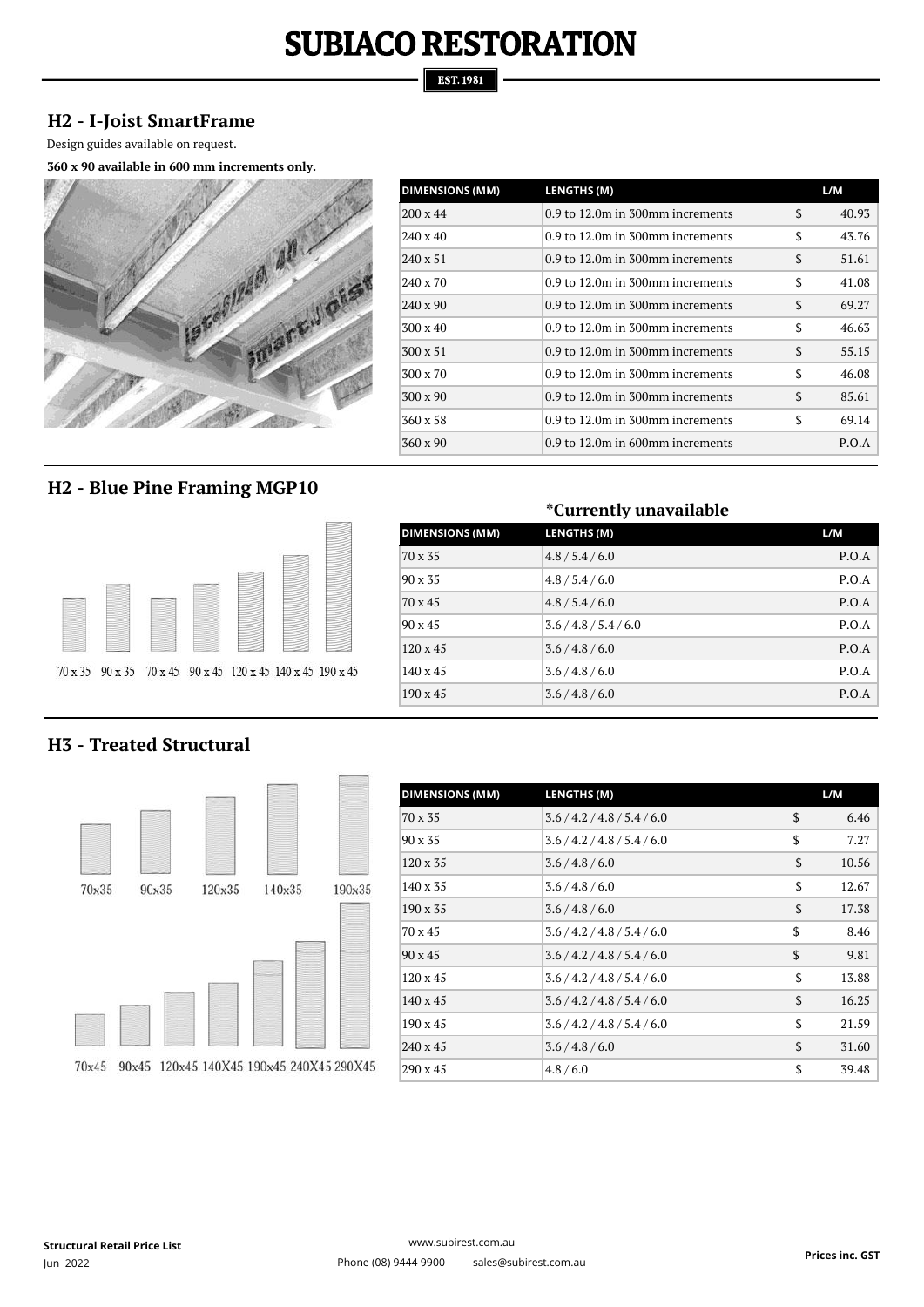#### **EST. 1981**

#### **Baltic Pine Beams**

SPECIAL ORDER (2 DAYS) ADDITIONAL LENGTHS AVAILABLE OF REQUEST (21 DAYS REQUIRED)

| <b>DETAILS</b>            | <b>DIMENSIONS (MM)</b> | LENGTHS (M) | L/M   |
|---------------------------|------------------------|-------------|-------|
| Baltic Laminated Beams H3 | $140 \times 45$        | 3.0/6.0     | P.O.A |
| Baltic Laminated Beams H3 | $190 \times 45$        | 3.0/6.0     | P.O.A |
| Baltic Laminated Beams H3 | 240 x 45               | 3.0/6.0     | P.O.A |

#### **H3 - LOSP Primed Design Pine Posts GL8**

H3 LOSP TREATED DESIGN PINE, GL8, PRIMED D.A.R.



| <b>DIMENSIONS (MM)</b> | LENGTHS (M)                                 | L/M          |
|------------------------|---------------------------------------------|--------------|
| 66 x 66                | 2.7/5.4                                     | \$<br>22.07  |
| 88 x 88                | 2.7/5.4                                     | \$<br>32.71  |
| $112 \times 112$       | 2.7/3.0/3.6/5.4/6.0/7.2                     | \$<br>58.63  |
| 135 x 135              | 2.7 / 3.0 / 3.6 / 5.4 / 6.0 / 7.2           | \$<br>82.42  |
| 150 x 150              | 3.0/6.0                                     | \$<br>157.00 |
| 185 x 185              | $5.4 / 6.0 / 7.2$ *Special Order (2-3 Days) | \$<br>315.10 |

#### **H3 - LOSP Primed Design Pine Beams**

H3 LOSP TREATED DESIGN PINE, GL8, PRIMED D.A.R.

Quirk available by order at additional charge. 15% Surcharge Applies to Non-Stocked Lengths



| <b>DIMENSIONS (MM)</b> | <b>LENGTHS (M)</b>                |    | L/M    |
|------------------------|-----------------------------------|----|--------|
| 230 x 42 F7            | 2.7/3.6/5.4                       | S  | 45.93  |
| 280 x 42 F7            | 2.7/3.6/5.4                       | \$ | 55.48  |
| 180 x 65 GL10          | 2.7 / 3.0 / 3.6 / 5.4 / 6.0 / 7.2 | \$ | 64.98  |
| 240 x 65 GL10          | 2.7/3.0/3.6/5.4/6.0/7.2           | S  | 83.40  |
| 280 x 65 GL10          | 2.7/3.0/3.6/5.4/6.0/7.2           | S  | 101.13 |
| 320 x 65 GL10          | TBA *Special Order (2-3 Days)     | \$ | 174.10 |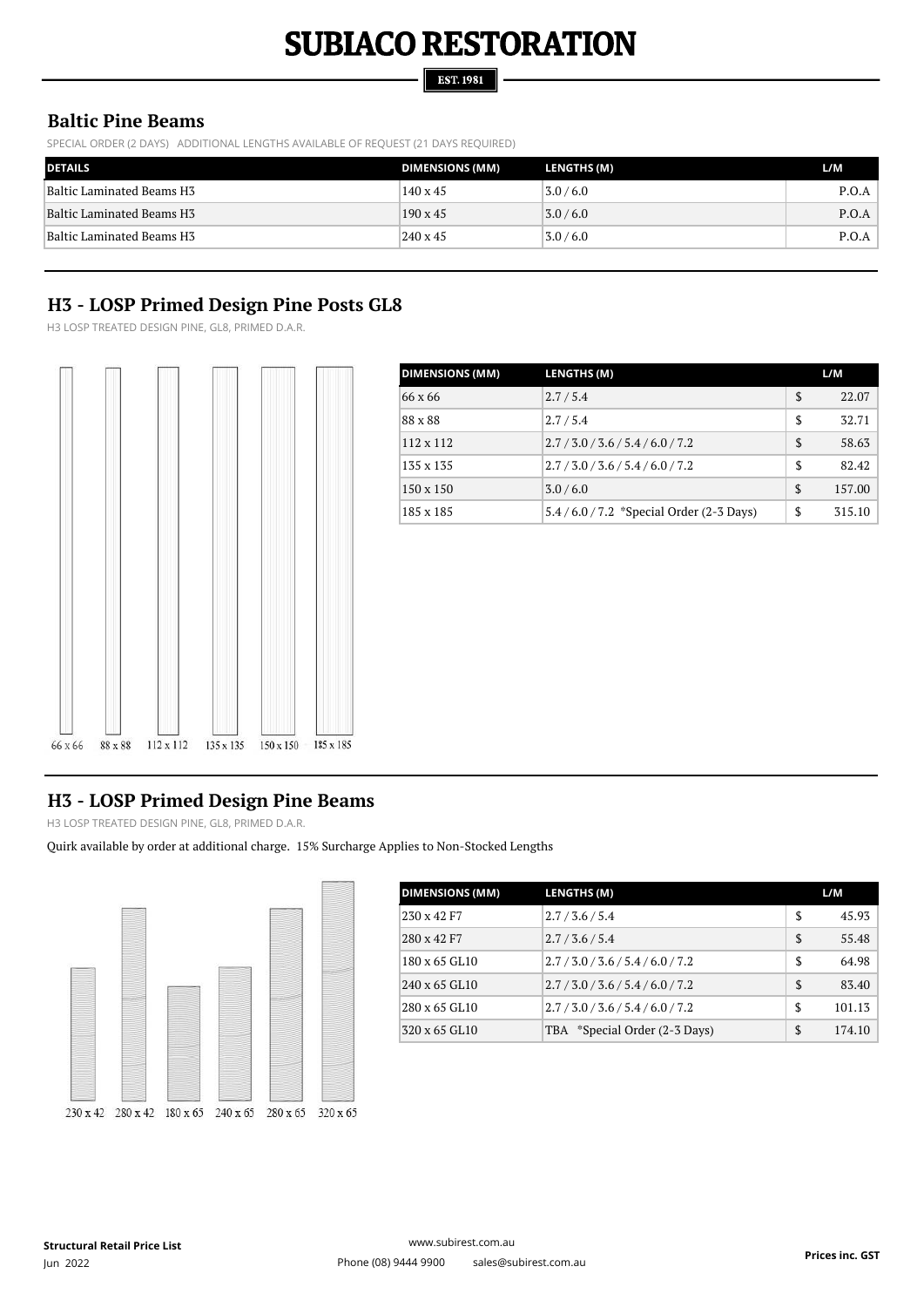#### **EST. 1981**

#### **Baltic Pine Beams and Posts**

SPECIAL ORDER (2 DAYS) ADDITIONAL LENGTHS AVAILABLE OF REQUEST (21 DAYS REQUIRED)

| <b>DETAILS</b>              | <b>DIMENSIONS (MM)</b> | <b>LENGTHS (M)</b> | L/M   |
|-----------------------------|------------------------|--------------------|-------|
| Baltic Laminated Dressed H4 | 115 x 115              | 3.0 / 6.0          | P.O.A |
| Baltic Laminated Dressed H4 | 140 x 140              | 3.0 / 6.0          | P.O.A |
| Baltic Laminated Dressed H4 | 190 x 190              | 3.0 / 6.0          | P.O.A |
| Baltic Laminated Dressed H4 | 240 x 240              | TBA                | P.O.A |
| Baltic Laminated Beams H3   | $140 \times 45$        | 3.0 / 6.0          | P.O.A |
| Baltic Laminated Beams H3   | $190 \times 45$        | 3.0/6.0            | P.O.A |
| Baltic Laminated Beams H3   | 240 x 45               | 3.0 / 6.0          | P.O.A |

#### **Kapur Laminated Beams GL17**

SPECIAL ORDER (2 DAYS)

| <b>DETAILS</b>       | <b>DIMENSIONS (MM)</b> | <b>LENGTHS (M)</b>                     |               | L/M    |
|----------------------|------------------------|----------------------------------------|---------------|--------|
| Kapur Laminated Beam | $200 \times 50$        | From 1.2 to 7.2 m in 600 mm increments | \$            | 75.45  |
| Kapur Laminated Beam | 250 x 50               | From 1.2 to 7.2 m in 600 mm increments | \$            | 94.26  |
| Kapur Laminated Beam | $198 \times 60$        | From 1.2 to 7.2 m in 600 mm increments | S             | 92.21  |
| Kapur Laminated Beam | $264 \times 60$        | From 1.2 to 7.2 m in 600 mm increments | S             | 122.82 |
| Kapur Laminated Beam | $297 \times 60$        | From 1.2 to 7.2 m in 600 mm increments | $\mathsf{\$}$ | 138.26 |
| Kapur Laminated Beam | $330 \times 60$        | From 1.2 to 7.2 m in 600 mm increments | \$            | 153.64 |
| Kapur Laminated Beam | 264 x 80               | From 1.2 to 7.2 m in 600 mm increments | \$            | 150.90 |
| Kapur Laminated Beam | 297 x 80               | From 1.2 to 7.2 m in 600 mm increments | \$            | 169.84 |

#### **Kapur Laminated Posts GL18**

SPECIAL ORDER (2 DAYS)

| <b>DETAILS</b>       | <b>DIMENSIONS (MM)</b> | LENGTHS (M)                      | L/M    |
|----------------------|------------------------|----------------------------------|--------|
| Kapur Laminated Post | $95 \times 95$         | $\left  2.4/2.7/3.0/3.6 \right $ | 64.26  |
| Kapur Laminated Post | 120 x 120              | 2.4/2.7/3.0/3.6/4.2/4.8/5.4/6.0  | 106.08 |

#### **CCA Laminated Posts**

STOCKED ITEM

| <b>DETAILS</b>                      | <b>DIMENSIONS (MM)</b> | <b>LENGTHS (M)</b>               | L/M    |
|-------------------------------------|------------------------|----------------------------------|--------|
| Extreme Laminated Dressed CCA H4    | 88 x 88                | $\left  2.4/3.0/3.6/6.0 \right $ | 38.99  |
| Extreme Laminated Dressed CCA H4    | $112 \times 112$       | 2.4/3.0/3.6/6.0                  | 70.86  |
| Extreme Laminated Dressed CCA H4    | 135 x 135              | 3.0 / 3.6 / 3.6 / 6.0            | 104.82 |
| Solid CCA R/Sawn H5 (Not Laminated) | $100 \times 100$       | 1.5/1.8                          | 22.14  |

#### **H4 Sawn Posts STOCKED**

| <b>DETAILS</b>     | <b>DIMENSIONS (MM)</b> | LENGTHS (M) | EA |       |
|--------------------|------------------------|-------------|----|-------|
| Rough Sawn H4 Post | 125 x 75               | 1.8         |    | 25.44 |
| Rough Sawn H4 Post | 125 x 75               | 2.4         |    | 33.92 |
| Rough Sawn H4 Post | 125 x 75               | 2.7         |    | 38.17 |
| Rough Sawn H4 Post | 125 x 75               | 3.0         |    | 42.41 |

#### **H3 Rough Sawn Rail STOCKED**

| <b>DETAILS</b>            | <b>DIMENSIONS (MM)</b>                      | <b>LENGTHS (M)</b>    | EA              |
|---------------------------|---------------------------------------------|-----------------------|-----------------|
| Rough Sawn H <sub>3</sub> | <b>75</b><br>$\sim$ $\sim$<br>$X$ JO<br>. J | $\prime\prime$<br>π.υ | $\sim$<br>41,01 |

#### **H4 Sleepers STOCKED**

| <b>DETAILS</b>               | <b>DIMENSIONS (MM)</b> | LENGTHS (M) |  | L/M   |
|------------------------------|------------------------|-------------|--|-------|
| Pine Sleepers H4 Treated     | $200 \times 50$        | 1.8         |  | 21.54 |
| Pine Sleepers H4 Treated     | $200 \times 50$        | 2.4         |  | 28.72 |
| Pine Sleepers H4 Treated     | $200 \times 50$        | 3.0         |  | 35.92 |
| Chruchural Dotail Drien Lict | www.subirest.com.au    |             |  |       |

**Structural Retail Price List**